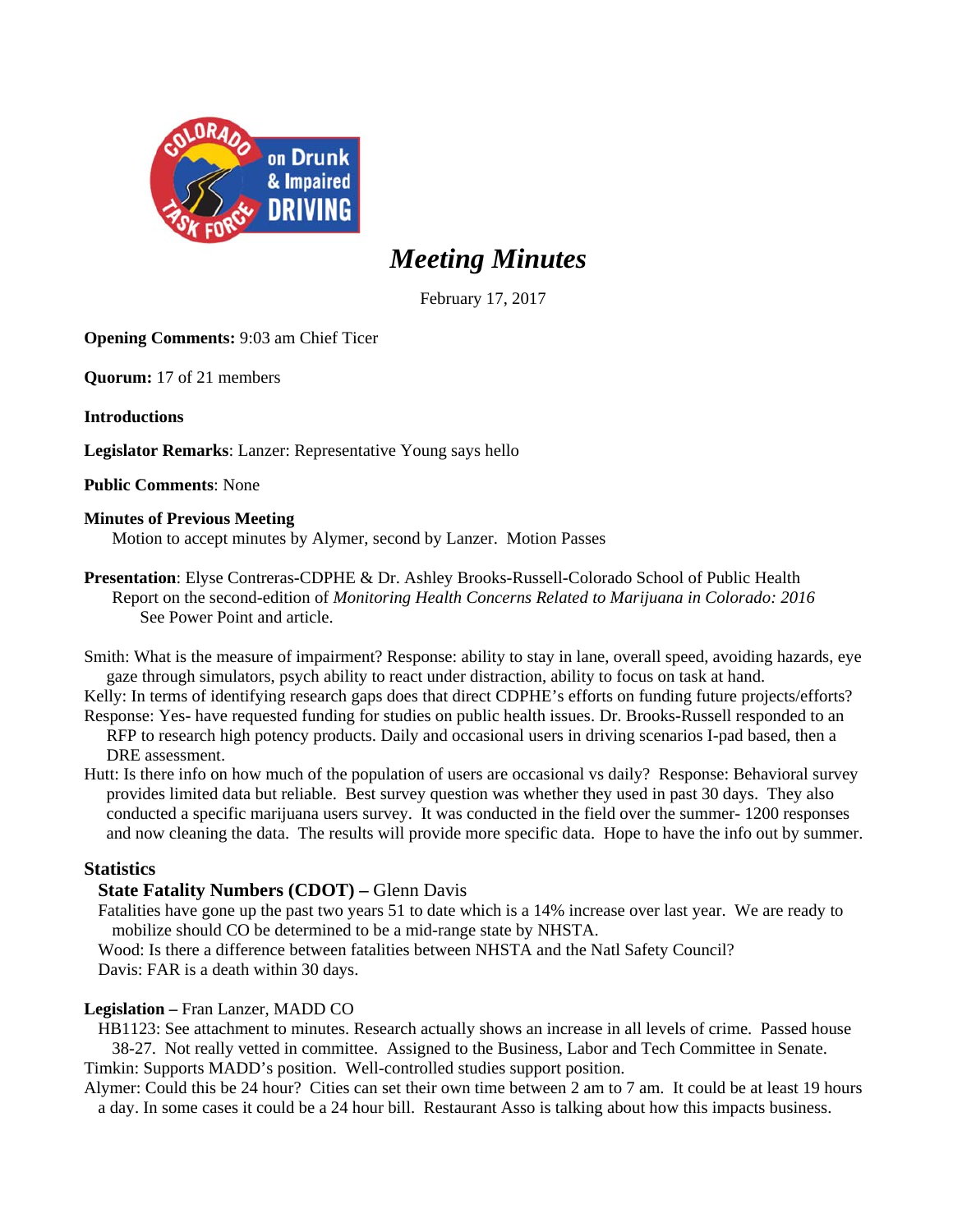Some members state that law enforcement has told them they support the bill because currently there is chaos when bars close.

Ticer: Chiefs of Police actively opposing the bill. 2 pts: officers that work at night may state that but some will see the issues of prolonging the chaos.

Garcia: CSP has the same position.

Kelly: What is the problem this bill is trying to solve?

Lanzer: Perhaps competitiveness among business?

Alymer: Sponsor states he wants the state to be more like other states or large cities- to be more like Chicago, NY and Las Vegas.

Lanzer: Local control issues and the belief that the State should not be part of the decision. Las Vegas has been mentioned. In speaking with individuals from Las Vegas they stated the problem is now with locals who work then go to bars their rush is now between 6 and 8 am. Also more public traffic during this time period.

Smith: Personally opposed but the Addiction Counselors are also opposed.

Ticer: Where is the Restaurant Asso?

Alymer: Many members won't see an impact on their business.

Berry: If the bill fails this session is there talk coming back next session? If so maybe law enforcement could do some sobriety checkpoints on Monday mornings.

Lanzer: The same bill was introduced in 2014 but died in the house. He believes it will come back.

Anderson: Has anyone thought of staffing in small jurisdictions? If the potential for DUIs is extended it creates more need for staffing.

Ticer: Great point and he will share that with the Association of Chiefs of Police.

Alymer: Argument is that the small municipalities will not opt in.

Ticer: Drinkers travel between jurisdictions.

Maroney: Is the Senate more supportive? Is this an uphill battle?

Lanzer: Senate President is in favor of bill. But within the last week law enforcement partners have joined in

opposing. MADD has limited bandwidth but with new partners they will be able to connect more with senators. Maroney: Could we support MADD?

Ticer: Many have issues with taking a position on bill. Handful of people that cannot vote, others cannot vote because of issues within their own organization. He represents the Association of Chiefs of Police and will be working to oppose that bill through that body. Look at last sentence of the CTFDID mission. Because of voting limitations we can share that we are providing info or we can take a vote.

Eleven could not vote/six could vote. Is this a reflection of the Task Force?

Davis: the number able to vote is not even close to a quorum so not appropriate.

Ticer: He will provide data on behalf of the Task Force to the legislature.

Ticer: All members should go back to their organizations and see if the organization will take a position.

MADD will get committee hearing info to the task force

Alymer: How bad does it look if we don't take a position?

Ticer: We bring them back to the mission of the organization.

Davis: CDOT has a position but is waiting on Gov. approval on position. 50% of January fatalities were alcohol related.

**Additional Legislative**: Bills that have a traffic safety impact. Glenn David, CDOT

HB1037: Use of deadly force on an intruder in a business. The bill adds "owner, manager or employee of a place of business" in the statute, allowing for the use of deadly force in self-defense when there is a reasonable belief another person is committing a crime against a person or property in that business CDOT Position: Monitor – Died in State Affairs committee

HB1044: Autocycle definition and safety requirement: State patrol, autocycle dealers and the OHV community are discussing how to define what these 'slingshot' vehicles are and what safety equipment is needed on them.

CDOT Position: Monitor but support what CSP needs – Passed House and introduced in Senate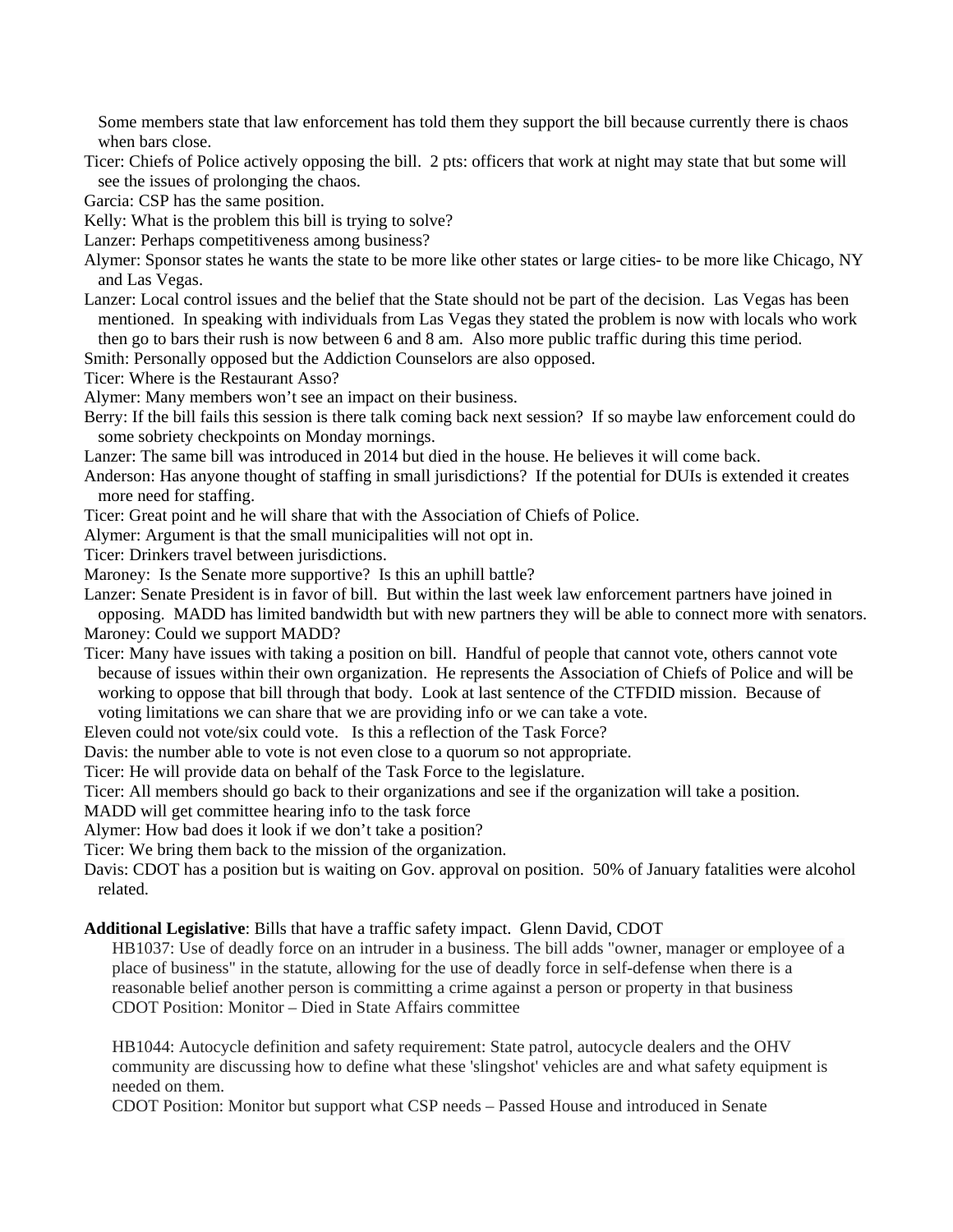HB1123: Extend Alcohol Beverage Sales Hours: This is a repeat of prior bills introduced in years past. It extends the hours bars can serve alcohol between 2 and 7am. State Patrol is opposing and we are following their lead on the bill. MADD also opposing and Fran sent some great info for us to use. CDOT Position: Oppose (but haven't received official Gov permission to use oppose position, should have it

tomorrow).

SB27 Increase texting while driving penalties- amended to \$300 fine and some additional language regarding enforcement. CDOT amendment language not offered because some Senate members do not like being dependent on federal funding

CDOT Position: Support - in Finance today (Thursday) and likely to get out based on amended language

 SB59 - Roundabout change and turn signal - exempts use of turn signals while approaching, navigating and exiting roundabouts

CDOT Position - think it's a stupid idea – Bill died on third reading in the Senate

SB93 - Operation of bicycles in intersections - specifies bicyclists can glide through intersections under certain circumstances (no oncoming traffic, look both ways....) CDOT Position – Monitor – died in Senate committee

### **Media Relations & Significant Upcoming Events** – Sam Cole, CDOT

Cole was at CDPHE reviewing app0lications for a new agency to continue the "Good To Know" campaign. Information provided by Davis.

Super Bowl Enforcement Period:

97 agencies participated, 272 arrests (CSP 38; Aurora PD 29: COS PD 28; Denver PD 27) Down from 325 last year (but assume more parties & drinking last year since Broncos played and won)

Felony DUI Awareness Campaign

Launched Feb 9, look for spots on TV. A full report will be provided at the next meeting

Move Over Press event

Took place at NHTSA Region 8 on Feb 7. Excellent attendance and news coverage. The goal is to increase public education and outreach about the law. 92 people from towing, highway maintenance, law enforcement, fire, and ambulance attended training.

Webster: excited that there is collaboration. They will send info to service providers so they can share the info with clients DOT was a great partner.

Felony DUI campaign will be presented in March. Funding comes from marijuana tax users fund

#### **Break until 10:20**

**Task Force Business & Presentations** 

## **Work Group Updates**

#### **Program Management & Strategic Planning** – Glenn Davis

Work groups formed when we were a mid-range state. His group is meeting before next meeting. Doodle poll being sent out in the next week

**Criminal Justice** – Deputy Chief Steve Johnson No report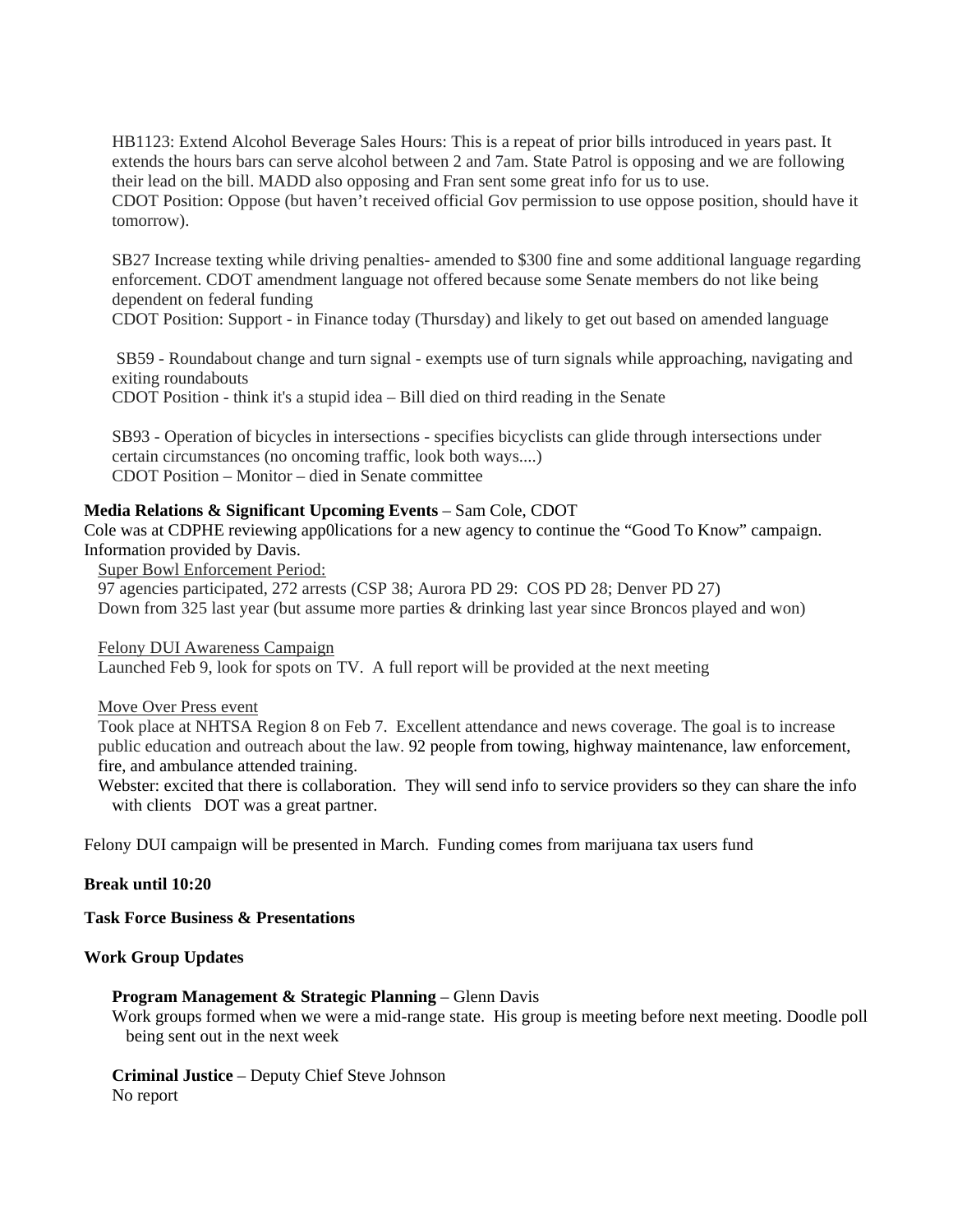#### **Prevention** – Ellen Anderson

- Phone meeting was held on 2/15. The work group has lost two members. Work group receives info through Rebecca. Three ideas from work group. 1) Mandatory training for training for bartenders similar to food handlers. State mandated or local-similar to Aspen. 2) Reviewed Katie's desire to look at underage fatal crashes involving alcohol use and lose. Based on Jim Fells research underage fatalities can be reduced 3) Education for young people on losing license even if not driving. Can this be done through driver education?
- Mitchell: Isn't sure if there is anything in the manual to educate. He will ask what is being taught in the schools and will get back to us.
- Davis: He can take info to the Teen Driving Alliance.
- Ticer: What about approaching the medical community when they are doing physicals etc.?
- Kelly: In Healthy Kids Colorado there are some specific data points on what compels kids not to use. Data supports trusted persons delivering the information has the greatest impact.
- Alymer: TX has a food handler's card and individuals must carry the card. What if everyone was trained and required to "carry their card", would that reduce drunk driving? What is the fiscal impact?
- Maroney: Rare exceptions of mandatory training: Tastings in liquor store, serving in an entertainment district. Training rule- if employees are trained it can be a mitigating factor when looking at sanction. Need to look
- at other states on impact. Push back from local control folks. Worth looking into though.
- Ticer: Do insurance companies have any stake in this to reduce liability?
- Alymer: His insurance carriers don't require it.

## **Impaired Driver Intervention & Treatment** – Christine Flavia

Hope to meet before next meeting. Trying for March 14 or 15

**Communication** – Sam Cole

Glenn will be meeting with Sam

**Program Evaluation & Data** – Jack Reed

Will try to meet before March.

#### **Lightning Round Update**

Alymer: Bill introduced allowing restaurants and hotels to sell bottles of wine to guests. Bill killed.

- Kelly: People who initiated social consumption have filed a law suit against CO to try to challenge the prohibition of liquor sales where cannabis is consumed. She will keep the Task Force posted.
- Davis: NGA Center for Best Practices identified factors to reduce traffic fatalities. Primary seat belt was #1. Recommendations that come from everyone: primary seatbelt, more data, 24/7 DUI program. Arapahoe County has it now - state would qualify for additional funding if they have this, CDOT to look at DRE program. CSP has already started this. Areas in the state with aggressive enforcement to move to more to an enforcement task force model.

Mitchell: CO Drives, first half goes into effect next week. Modernization efforts moves to vehicles next.

- Lanzer: Nominations for law enforcement recognition open until Feb  $22<sup>nd</sup>$ . The link will be sent out again by Rebecca. Working on trying to do a St. Patrick's campaign with Uber, partnered with CSP on St. Patrick's day cruiser. Eight total cruisers.
- Smith: She had lost business because of a fire and also lost one of her counselors. Now in a new location.
- NHTSA: Headquarters is working on SMEs for DUI prosecutors and toxicologists to jointly take a class to improve communications. Proposed Medical DUID class to count towards CEU credits for pharmacists.
- Anderson: Saw so many variable message boards on move over law on her drive over. PSAs of correction/DUI are in very impactful. What happened to PSAs of beware of the unbelted? X-games produced only a handful of arrests. Some found that as a positive but liquor enforcement was not there. Felony DUI from western slopeperson sentenced to prison and 6<sup>th</sup> DUI gave her 90 days of work release and 10 years probation because all